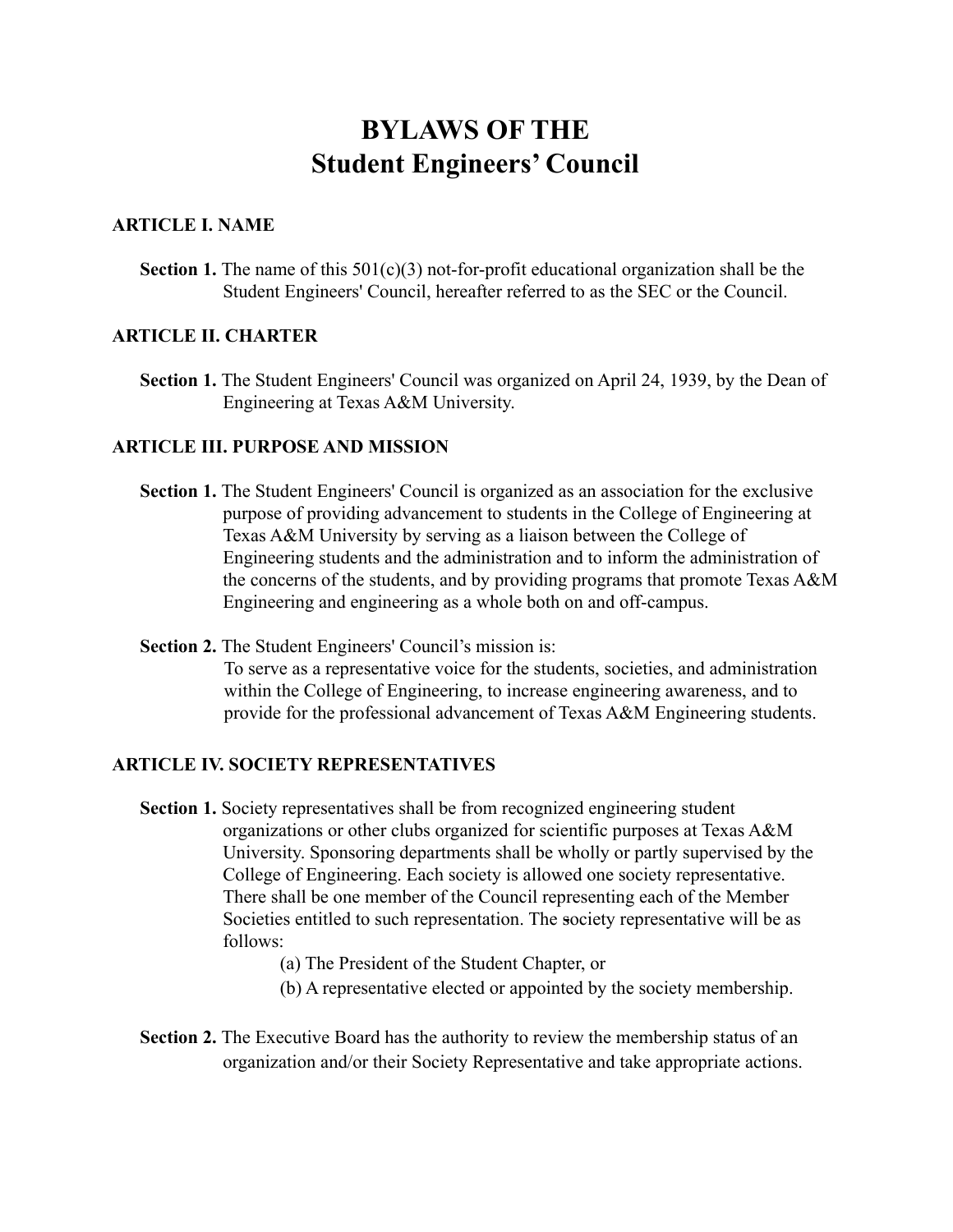**Section 3.** It is the duty of the Society Representative to inform their society of the SEC's events and issues as well as inform SEC of their society's events. In order to complete this requirement, it is necessary that the Society Representatives attend all SEC General Council meetings. Society Representatives are encouraged to participate in and volunteer at SEC events; however, they are not held to Member-at-Large point requirements. Society Representatives have voting privileges as outlined in the Articles of Association.

# **ARTICLE V. ENGINEERING STUDENT SENATORS**

**Section 1.** The Student Engineers' Council shall seat the student senators from the College of Engineering as members. Engineering Student Senators are exempt from point requirements and have voting privileges as outlined in the Articles of **Association** 

# **ARTICLE VI. EXECUTIVE BOARD**

- **Section 1.** The voting members of the Executive Board shall consist of the President, Vice President Development, Vice President External, Vice President Internal, the Council's primary advisor, and the Dean of Engineering. The Executive Secretary shall be a non-voting member of the Executive Board. The Executive Secretary's voting rights in Executive Board meetings are at the discretion of the Executive Board. All members of the Executive Board are exempt from point requirements.
- **Section 2.** The President, Vice Presidents, and the Executive Secretary must meet the requirements outlined in Article V of the Articles of Association.
- **Section 3.** Each voting member of the Executive Board also serves as a voting member of the Fiscal Board and the Membership Board.
- **Section 4.** All Executive Board voting privileges from the previous Executive Board are relinquished to the new Executive Board upon the date of transition as specified by the sitting Executive Board. This date shall be no later than the date of the last General Council meeting of the academic year.
- **Section 5.** Responsibilities of President
	- (a) To act as the official representative of the Council
	- (b) To coordinate the Executive Board and Executive Council
	- (c) To develop the agendas for and preside over General Council, Executive Council, and Executive Board meetings, unless otherwise delegated
	- (d) To keep in contact with other engineering councils around the country concerning activities and conferences unless this responsibility is delegated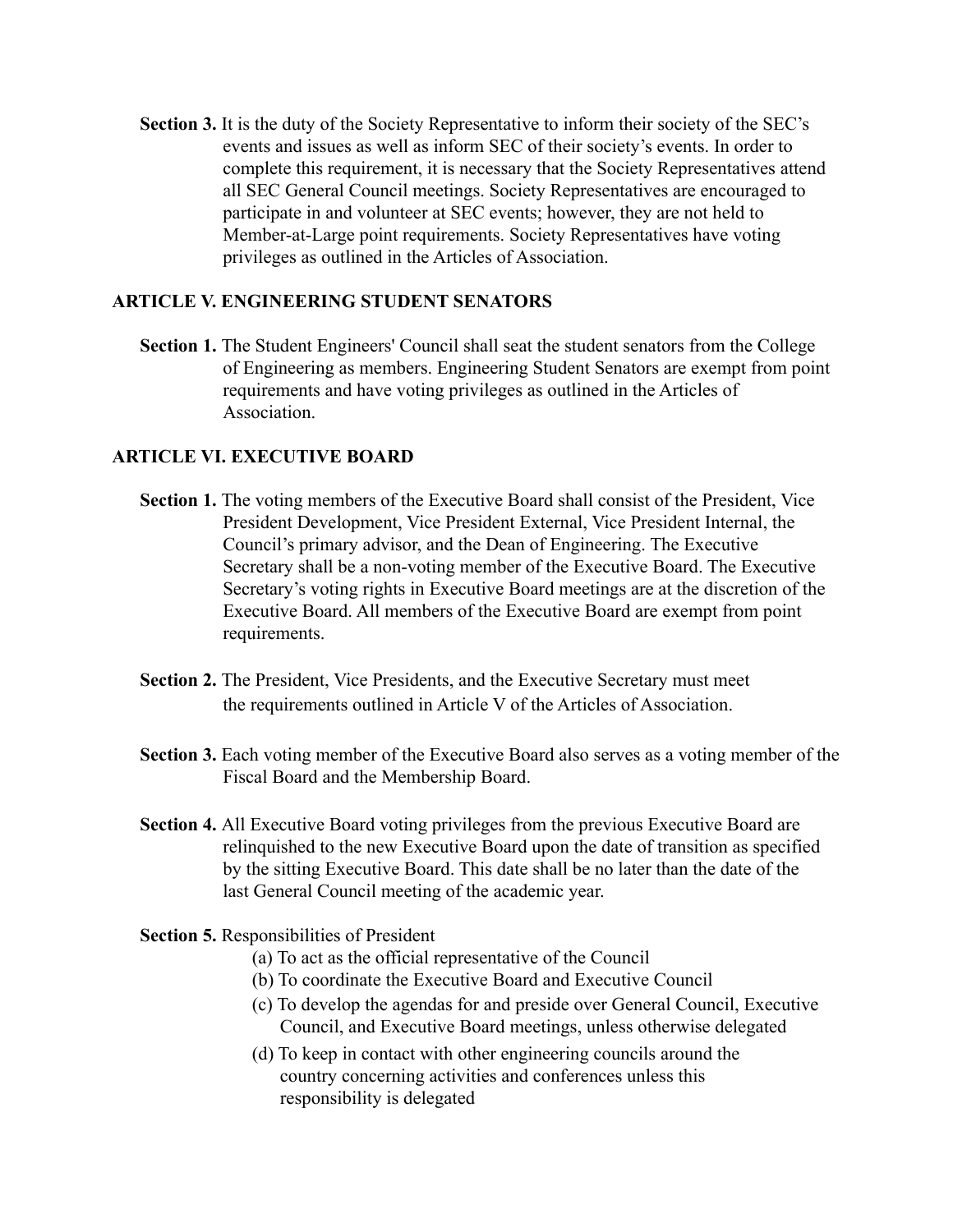- (e) To oversee all Ad Hoc Committee activity
- (f) To ensure that SEC remains a recognized student organization
- (g) To act as (or appoint) a parliamentarian in all Council meetings when necessary
- (h) To assist the organization with the bids the SEC may submit for a regional or national conference
- (i) To attend Department Head Council meetings
- (j) To keep advisors current with SEC matters
- (k) To act as liaison to the Engineering Academic and Student Affairs (EASA)
- (l) To act as the primary liaison to SEC at Texas A&M Qatar
- (m) To oversee all legal issues for the Council
- (n) To conduct a grade check on all officers before the start of each semester in which the officer will hold office. The semester check shall be conducted after final grades are posted for each semester, but no later than the start of the following term. For the purposes of this provision, the full and two summer sessions will be considered one semester.
- (o) To ensure retention and execution of membership performance management system
- (p) To know, abide by, and enforce the Bylaws and Articles of Association of the Council

**Section 6.** Responsibilities of Executive Secretary

- (a) To publish minutes of Executive Board, Executive Council, and General Council meetings, as appropriate
- (b) To ensure council information is effectively communicated
- (c) To manage the Council's calendar
- (d) To facilitate the knowledge transfer and leadership transition process
- (e) To plan and carry out Executive Board and Executive Council retreats
- (f) To facilitate the Bylaws and Articles of Association amendment process and update both documents as appropriate
- (g) To complete the above tasks and other relevant tasks as delegated by, and in consultation with, the remaining members of the Executive Board
- (h) To know, abide by, and enforce the Bylaws and Articles of Association of the Council

**Section 7.** Responsibilities of Vice President Development

- (a) To oversee the Career Fair, Corporate Relations, Engineering Development, Finance, and ProTrip committees by discussing progress and sharing ideas
- (b) To represent the Development Division's Committee Chairs in Executive Board meetings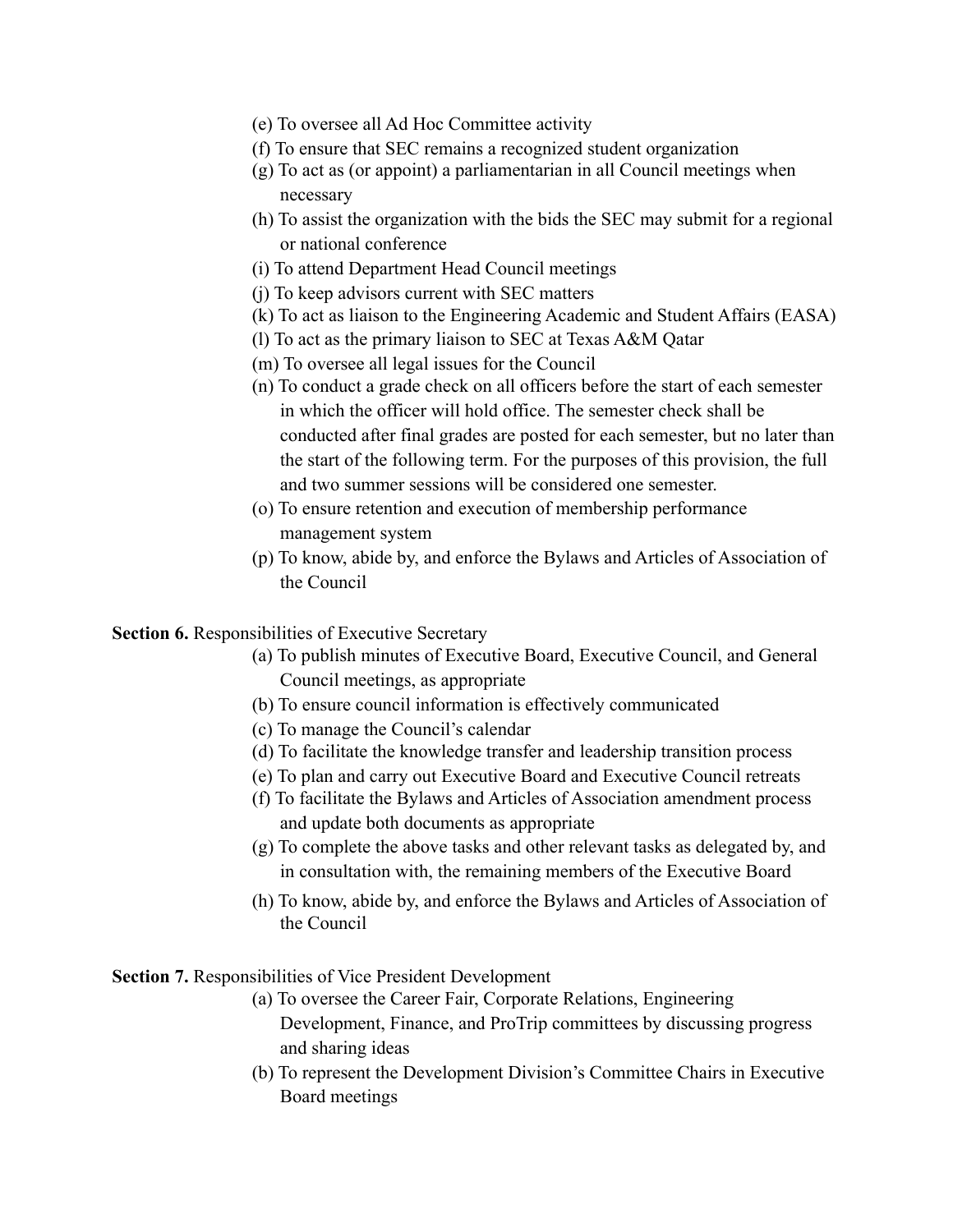- (c) To act as interim Chief Financial Officer if the current Chief Financial Officer is unable to fulfill their duties
- (d) To ensure that the Finance Committee or a proxy approved by the Executive Board comes at least weekly to the SEC office to deal with financial matters
- (e) To facilitate Fiscal Board meetings
- (f) To maintain the Council's IRS status as a  $501(c)(3)$  not-for-profit organization
- (g) To know, abide by, and enforce the Bylaws and Articles of Association of the Council

**Section 8.** Responsibilities of Vice President External

- (a) To oversee Engineers' Week, Special Events, Philanthropy, and EnVision Conference committees by discussing progress and sharing ideas
- (b) To represent the External Division's Committee Chairs in Executive Board meetings
- (c) To oversee interaction between the SEC and the community
- (d) To act as Risk Management Officer by properly evaluating risk in all important and potentially risky events and reducing, mitigating, or eliminating those risks
- (e) To attend risk management certification workshops as required by the Department of Student Activities
- (f) To know, abide by, and enforce the Bylaws and Articles of Association of the Council

**Section 9.** Responsibilities of Vice President Internal

- (a) To oversee the Internal Relations, Legislation, Marketing, Membership, Society and Graduate Relations, and Systems Administration committees by discussing progress and sharing ideas
- (b) To represent the Internal Division's Committee Chairs in Executive Board meetings
- (c) To oversee all Internal Division activities
- (d) To ensure that SEC equipment is maintained and that the SEC office has necessary supplies
- (e) To coordinate the Member-at-Large selection process
- (f) To facilitate Membership Board meetings
- (g) To establish and maintain Council membership performance management system in consultation with the remaining members of the Membership Board.
- (h) To know, abide by, and enforce the Bylaws and Articles of Association of the Council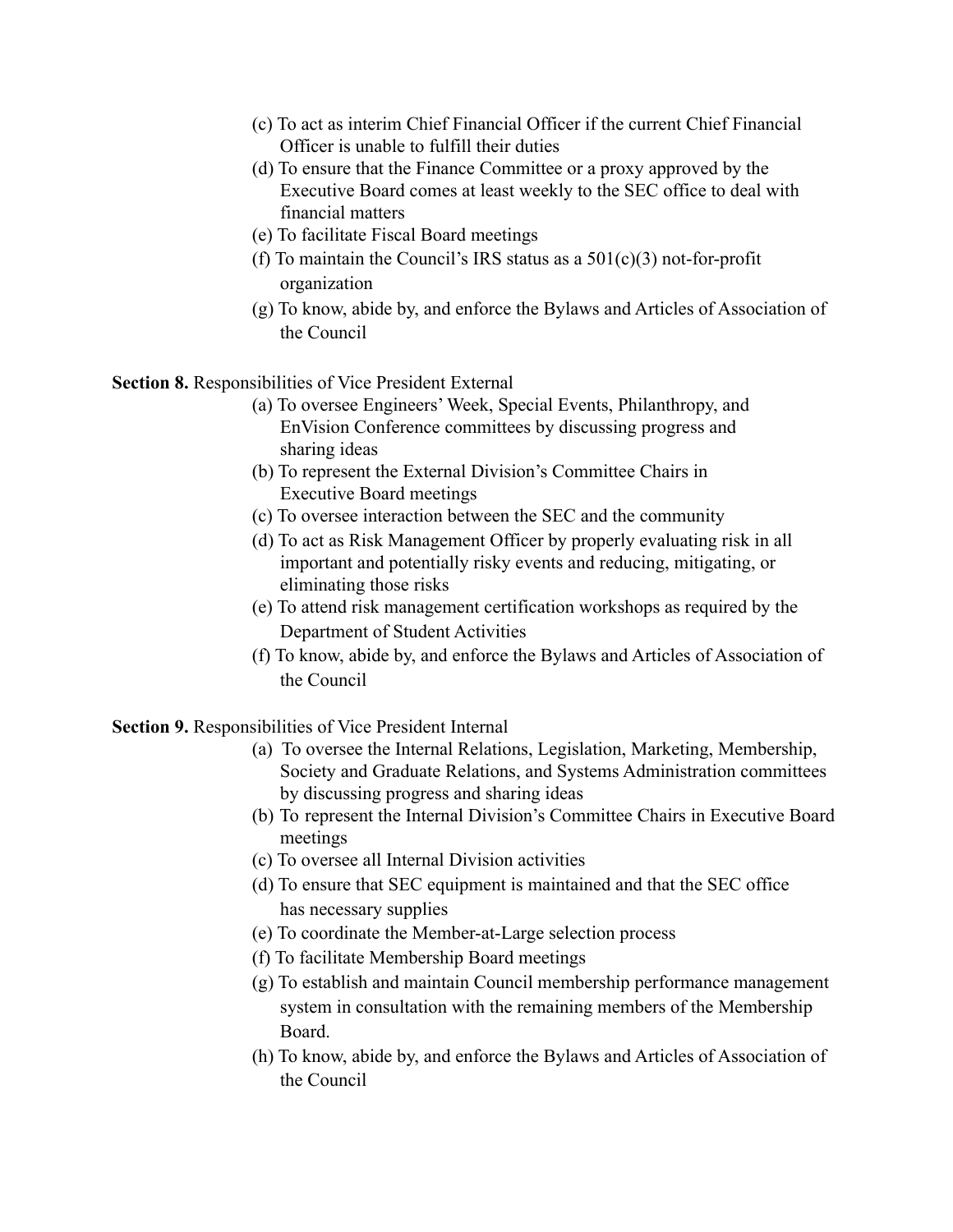### **Section 10.** Executive Board Succession

- (a) Should the President be temporarily unable to fulfill their responsibilities, they may appoint a voting member of the Executive Board to serve as acting President, for a term of no longer than three consecutive weeks. The acting President must still carry on with all the responsibilities of their original post as defined in Article VI.
- (b) Should the President resign or be removed from office, the voting members of the Executive Board shall select from among themselves, by simple majority vote, one person to serve as interim President. The responsibilities of the interim President shall include all responsibilities of the President, as enumerated in Article VI, Section 5, and additionally shall be:
	- (i) To maintain all responsibilities of his or her original position on the Executive Board
- (c) Special Elections to fill the office of the President, Vice President Development, Vice President External, or Vice President Internal shall be called with the following restrictions:
	- (i) Elections will be called to fill President, Vice President Development, Vice President External, or Vice President Internal officer vacancies due to:
		- 1. Change in academic status (graduation, expulsion, academic ineligibility, or withdrawal from the University)
		- 2. Cooperative education
		- 3. Health
		- 4. Resignation
		- 5. Removal from office through a two-thirds majority vote (See Article V of the Articles of Association)
	- (ii) Elections are to be held no later than four weeks after the former officer has relinquished his or her role. Exceptions to this time frame are as follows:
		- 1. The vacancy has occurred outside of the Fall or Spring semester. In this case, the date of election must be set no later than 4 weeks after the beginning of the next 15-week semester (Fall or Spring semester).
		- 2. The vacancy has occurred four weeks prior to the predetermined date of officer elections. In this case, the interim President will remain in his or her role for the duration of the current Executive Board's term.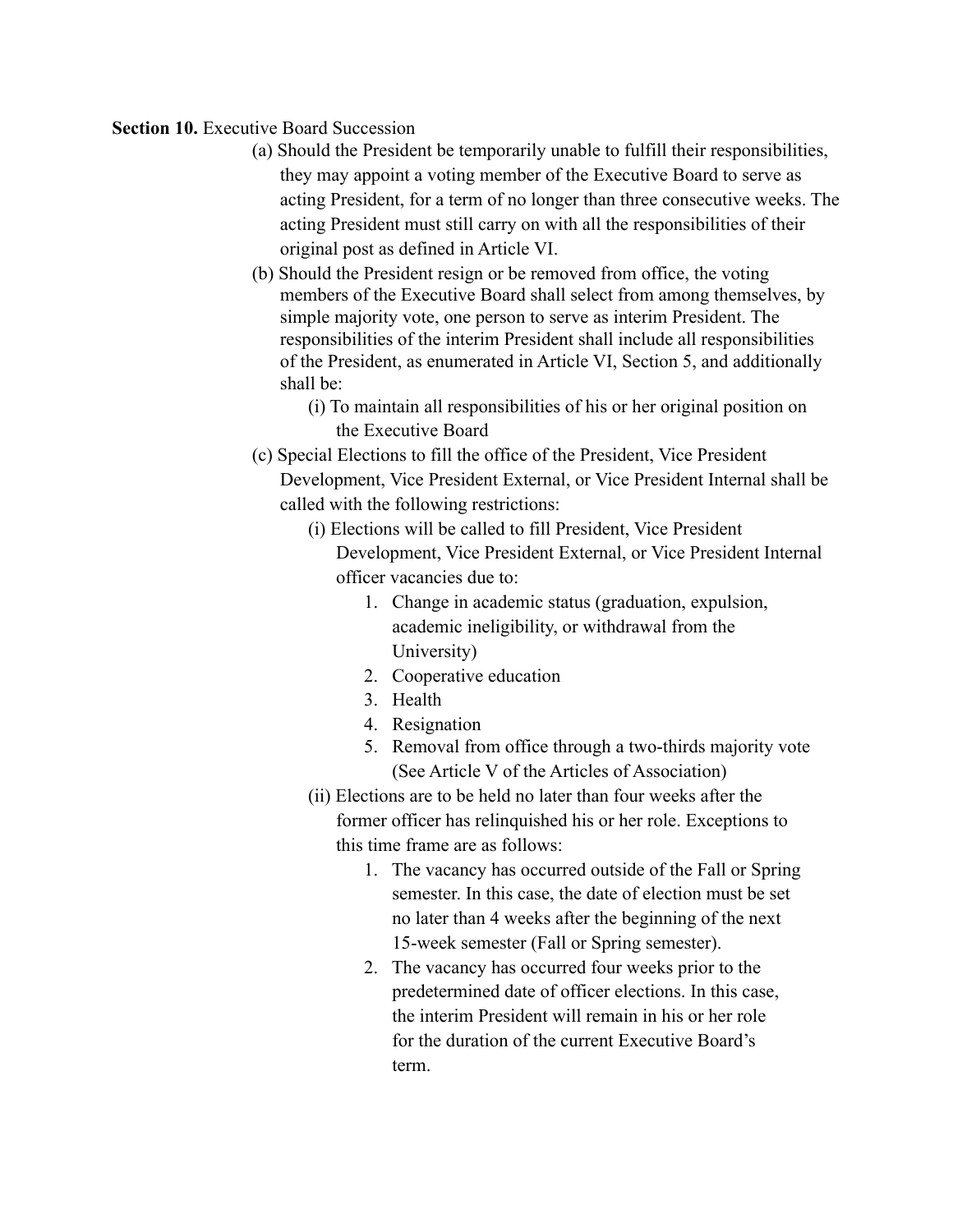**Section 11.** Expectations of the Executive Board-Elect

- (a) To hold meetings with the present officer in their position, enabling effective knowledge transfer and transition of responsibilities
- (b) To meet as an Executive Board-Elect to discuss future goals and activities of the Council
- (c) To recruit and evaluate Committee Chair positions
- (d) To appoint Committee Chairs at a subsequent meeting. New Committee Chairs shall assume the duties of their positions no later than at the last planned General Council meeting of the academic year on a date determined by the outgoing Executive Board.
- **Section 12.** The Executive Board shall appoint Committee Chairs upon the end of the previous Committee Chair's term in office.

# **ARTICLE VII. COMMITTEE CHAIRS**

- **Section 1.** Any SEC member may serve as a Committee Chair. Regardless of previous position, Committee Chairs are considered Members-at-Large upon the date of selection and are subject to Member-at-Large requirements.
- **Section 2.** Committee Chairs apply for positions and are then appointed to their respective positions by the Executive Board.

#### **ARTICLE VIII. MEMBERS-AT-LARGE**

- **Section 1.** Representatives from within the College of Engineering shall be selected to fill Member-at-Large positions through an application/interview process. The maximum number of positions to be filled shall be determined by the Membership Board, taking into consideration the needs of the Council and specific committees.
- **Section 2.** The Member-at-Large positions shall be filled at the beginning of each long-term semester, no later than six weeks after the first class day.
- **Section 3.** The Vice President Internal and Membership Chair will determine the application/interview process with the approval of the Executive Board. They, along with the remaining voting members of the Executive Board, will then choose the new Members-at-Large.
- **Section 4.** The Membership Chair will ensure confidentiality of the applications during and after the review process.
- **Section 5.** Under special circumstances, Members-at-Large shall be put on a leave of absence (LOA) at the discretion of the Membership Board.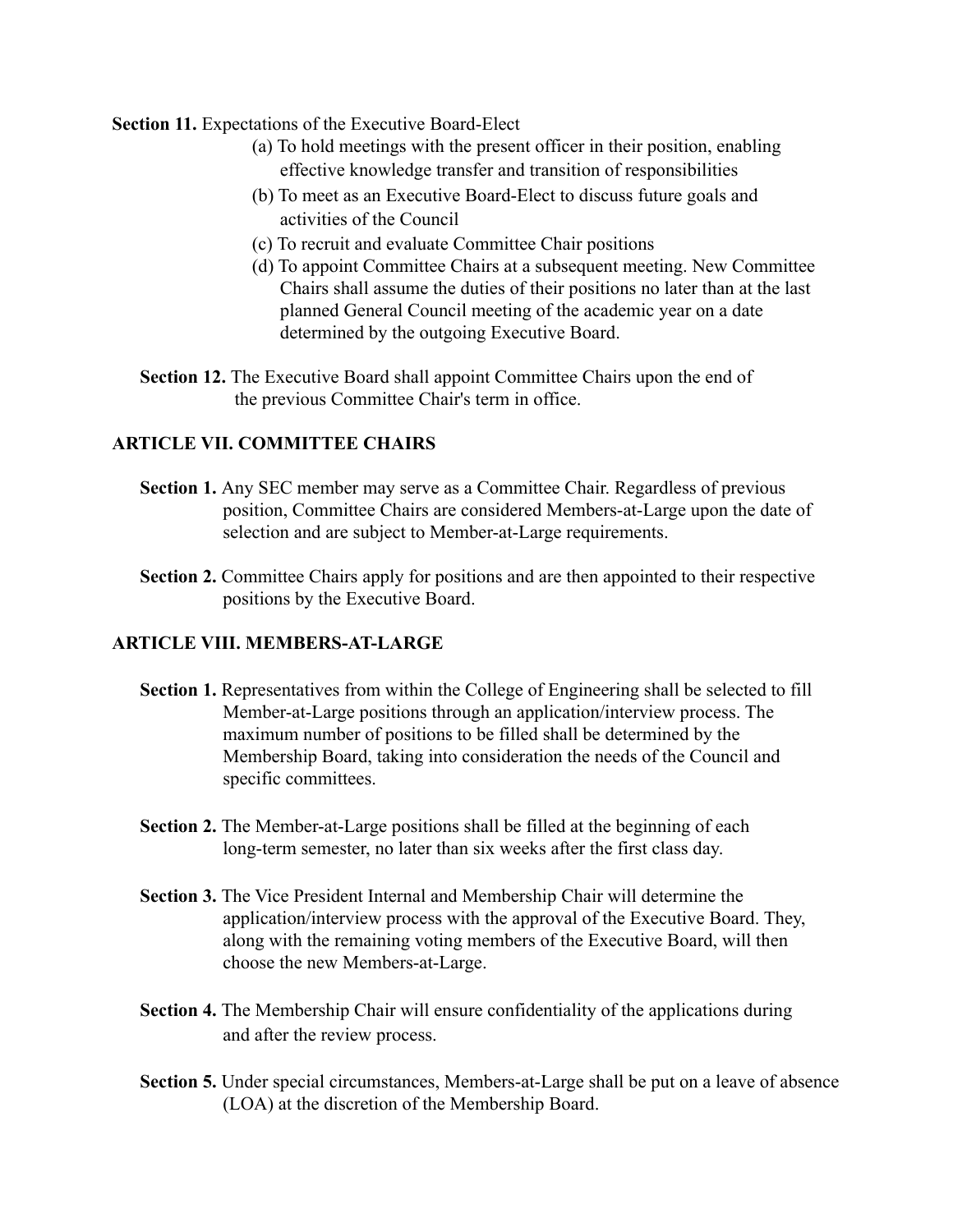- (a) Acceptable reasons for being put on a leave of absence include having a co-op, studying abroad for a semester, and/or being enrolled in a class that meets weekly during SEC meetings
- (b) If a member would like to be placed on LOA for a reason other than those listed in (a), he or she must seek approval from the Membership Board prior to the third General Council meeting of the semester
- (c) A member may only be allowed to be put on LOA for reasons stated in (b) for one semester
- (d) Special permission may be granted by the Membership Board if a member wishes to be placed on LOA past the two-week deadline
- **Section 6.** Each member of the Council shall have one vote in all matters acted upon by the Council unless otherwise stated in the Bylaws or Articles of the Association.
- **Section 7.** Responsibilities of Members-at-Large
	- (a) To accumulate a specified number of points detailed by The Member-at-Large Point System (specified in Article VIII Section 8) drafted by the Membership Chair and approved by the Executive Board
	- (b) To actively serve on at least one committee
	- (c) To attend General Council meetings
	- (d) To refrain from engaging in behavior that reflects unprofessionally on the SEC (e.g. choosing to violate the Alcohol and Illegal Drug Policy [Article XI])

# **Section 8.** Member-at-Large Point System

- (a) At the conclusion of the semester:
	- (i) Any Member-at-Large with fewer points than the lower point bound will be removed from the Council if already on probation, or placed on probation if currently in good standing.
	- (ii) Any Member-at-Large with more points than the upper point bound will retain their Member-at-Large status under the prerequisite that all other Member-at-Large responsibilities are met.
	- (iii) Any Member-at-Large with a number of points in the discretionary zone will not meet their Member-at-Large requirements. The consequences of failing to meet Member-at-Large requirements are detailed in Article VIII Section 9.
- (b) The lower point bound, upper point bound, and discretionary zone are defined as follows:
	- (i) The default lower point bound is 6 points. The Membership Board must define and inform the Council of any variations to the lower point bound by the end of the second General Council meeting.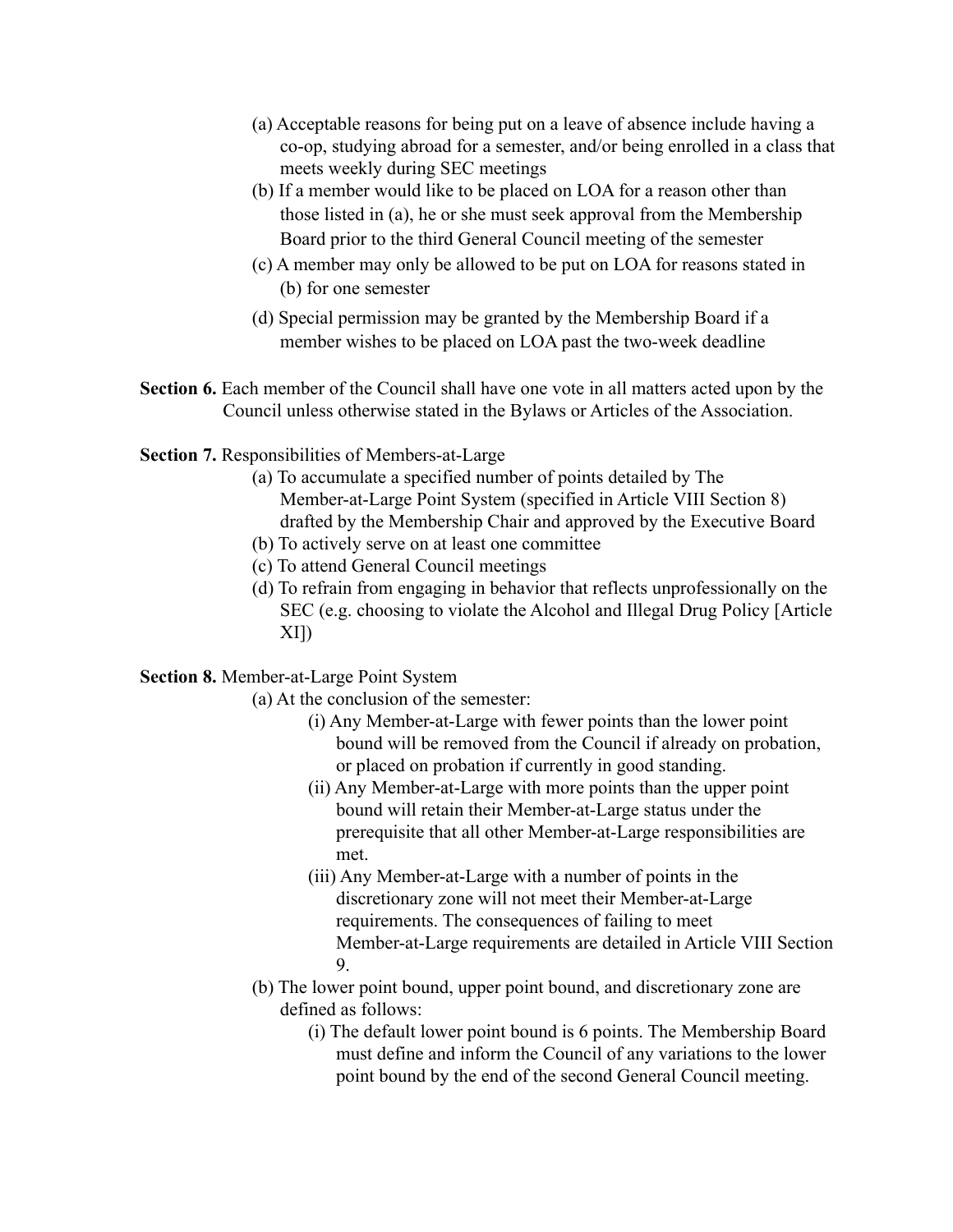- (ii) The default upper point bound is 13 points. The Membership Board must define and inform the Council of any variations to the upper point bound by the end of the second General Council meeting of each semester.
- (iii) The discretionary zone constitutes the point range between the lower point bound and upper point bound.
- **Section 9.** Failure to meet Member-at-Large requirements could result in removal from SEC at the discretion of the Membership Board. A member failing to meet Member-at-Large requirements may instead be placed on probation status as outlined by the Membership Board. Affected members may speak on their own behalf to the Membership Board and request probation, as opposed to removal. A member on probation is ineligible to apply for an officer position during the period of their probation.
- **Section 10.** Members who fail to meet requirements (a), (b), or (c) will be sent an email from the Membership Chair that indicates loss of SEC membership the final week of the semester of the violation. Members who fail to meet requirement (d) will be sent an email from the Membership Chair that indicates a potential loss of SEC membership within one week of the violation.
- **Section 11.** Students designated as "First-Time in College" by the Texas A&M University Office of Admissions are not to be considered for membership.
- **Section 12.** Members-at-Large are responsible to know and abide by the Bylaws and Articles of Association of the Council.
- **Section 13.** Members-at-Large are required to be enrolled in the College of Engineering throughout their membership.

# **ARTICLE IX. EXECUTIVE COUNCIL**

- **Section 1.** The Executive Council shall be comprised of the Executive Board and the Committee Chairs.
- **Section 2.** In the event that a Committee Chair is deemed inactive by the Executive Board, they can be removed from office by a two-thirds vote of the Executive Council. If such a case arises, the Committee Chair will have the opportunity to address the Executive Council prior to voting.
- **Section 3.** Executive Council meetings are held every two weeks unless otherwise specified by the Executive Board.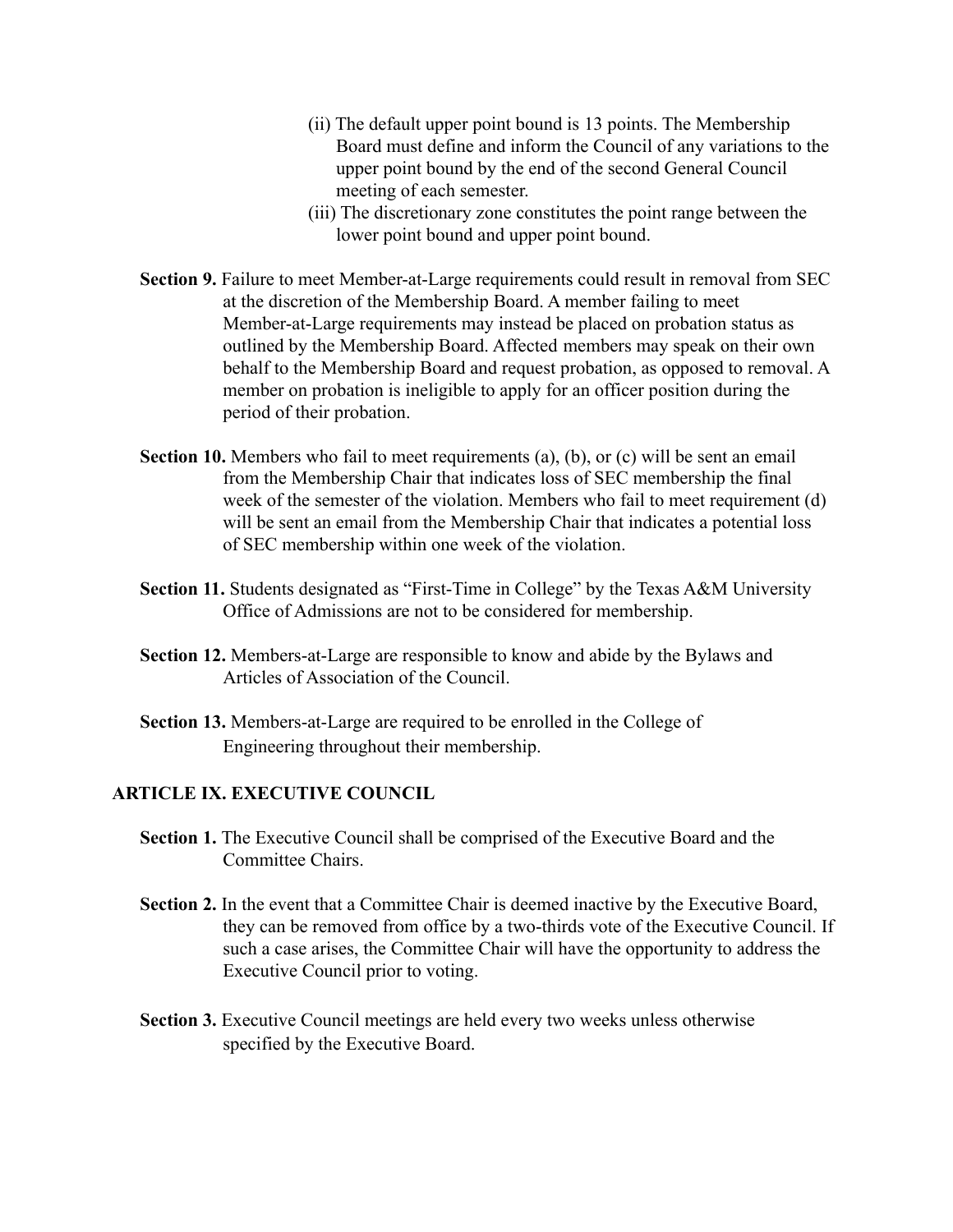- **Section 4.** Committee Chairs are required to represent their respective committee members and activities at Executive Council meetings.
- **Section 5.** All Executive Council voting privileges from the previous Committee Chair are relinquished to the new Committee Chair upon the date of transition as specified by the sitting Executive Board.
- **Section 6.** If a member of the Executive Council misses two (2) consecutive Executive Council meetings or a total of three (3) Executive Council meetings during the semester without an approved excuse by their respective Vice President, they shall be removed from the Executive Council at the discretion of the Executive Board, and notification will be sent to the member (except for members under Leave of Absence as outlined by Article VIII, Section 5).
- **Section 7.** Committee Chairs are required to participate in knowledge retention with their Vice President before the date of transition.
- **Section 8.** Committee Chairs are required to abide by alcohol, behavior, fiscal, and all other governing and operating policies of the Council as outlined by the Executive Board.
- **Section 9.** In the event that a Committee Chair violates a governing or operating policy of the Council, they can be removed from their leadership position by a majority vote of the Executive Board. If such a case arises, the Committee Chair will have the opportunity to address the Executive Board prior to voting.
- **Section 10.** Committee Chairs are responsible to know and abide by the Bylaws and Articles of Association of the Council.
- **Section 11.** The Executive Secretary is to be considered a voting member of the Executive Council.

# **ARTICLE X. COMMITTEES**

#### **Section 1.** Executive Board Appointments

- (a) The Executive Board shall appoint the Committee Chair(s) responsible for the organization, direction, and functions of the committees. Committee Chair(s) are selected annually within the final months of the academic year through an application, interview, and Executive Board appointment process. Unfilled positions may be filled through an application and Executive Board appointment process as needed throughout the following academic year.
- (b) The Executive Secretary shall be selected through an application and interview process by the Executive Board-Elect.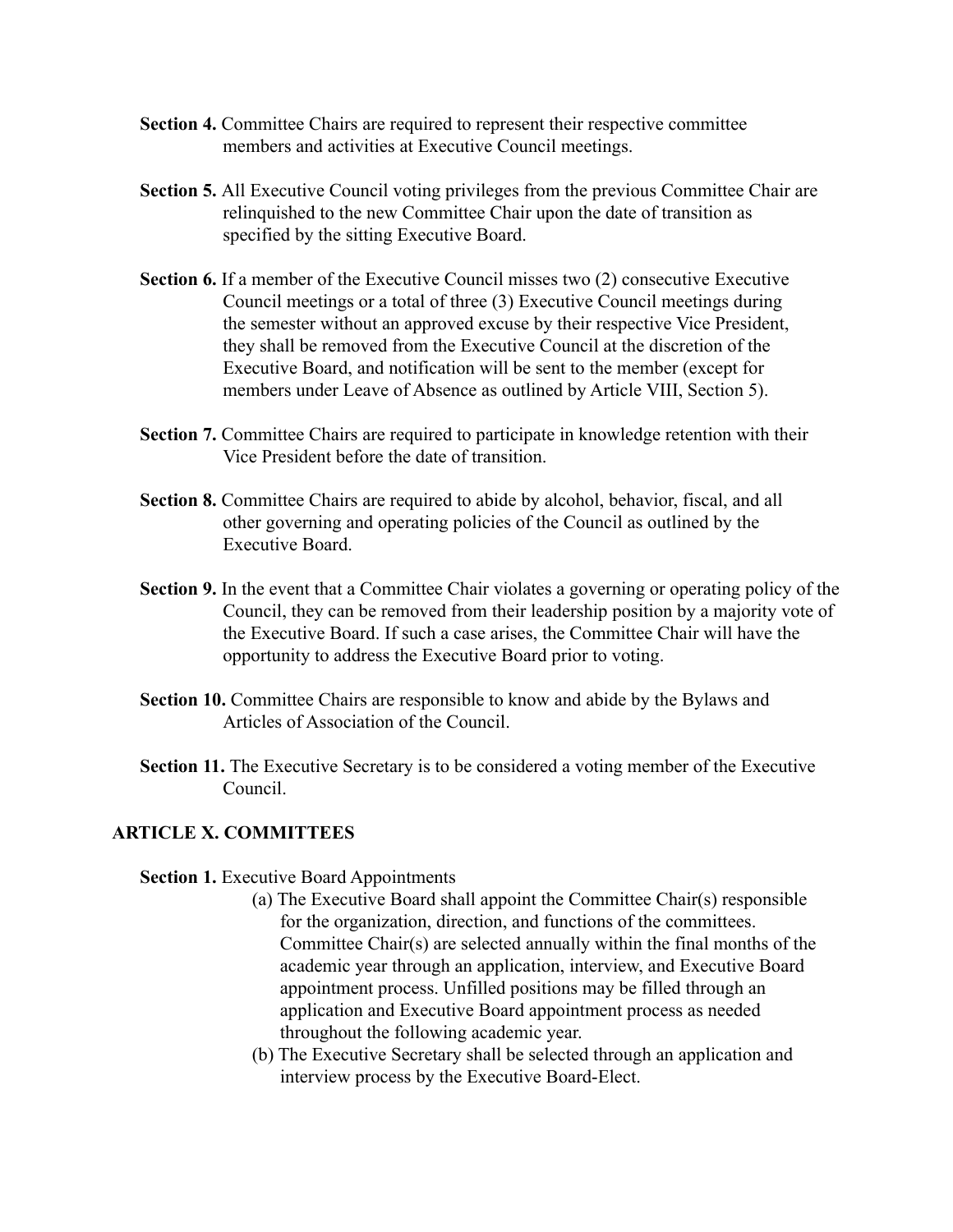- **Section 2.** Newly selected Committee Chairs shall meet with the previous Committee Chair and discuss responsibilities, suggestions, and the budget for the position.
- **Section 3.** Coordinator Selections
	- (a) Committee Chair(s) shall appoint Coordinators as needed within their committees with the approval of the Executive Board. The Coordinator is to be considered a leadership position and may only be filled with Members-at-Large. The Executive Board shall approve all coordinator appointments in consultation with Committee Chairs.
	- (b) The Systems Administration Chair(s) shall appoint Project Managers, a variant of a Coordinator, as needed within their committee with the approval of the Executive Board. The Project Manager is to be considered a leadership position and may only be filled with Members-at-Large. The Executive Board shall approve all Project Manager appointments in consultation with the Systems Administration Chair(s).
		- (i) The Project Manager role will not have a fixed length term but will instead terminate upon completion of the project, inability of the Project Manager to continue, or at the discretion of the Executive Board in consultation with the Systems Administration Chair.
- **Section 4.** The Executive Board, through Presidential appointment, may temporarily establish an Ad Hoc Committee with approval by a simple majority of the Executive Council. The Executive Board will determine if a Committee Chair (as outlined by Article VII) or a Committee Director (as outlined by Article X) will lead the Ad Hoc Committee.
- **Section 5.** A Committee Director is a Member-at-Large, Society Representative, or Engineering Student Senator who is responsible for the organization, direction, and functions of an Ad Hoc Committee. Committee Directors are not members of the Executive Council and do not possess the privileges of a Committee Chair (as outlined by Article VII). If the Executive Board determines that the Committee Director is not fulfilling his or her duties, he or she may be removed from their position by the Executive Board.

**Section 6.** Organization of Committees

(a) Development

- (i) To provide for the financial and corporate relations development of the Council.
	- 1. Career Fair
		- 1. The purpose of the Career Fair Committee is to plan the SEC Engineering Career Fair which provides students with the opportunity to meet with recruiters from companies seeking engineers for internships, co-ops, and full-time positions. The committee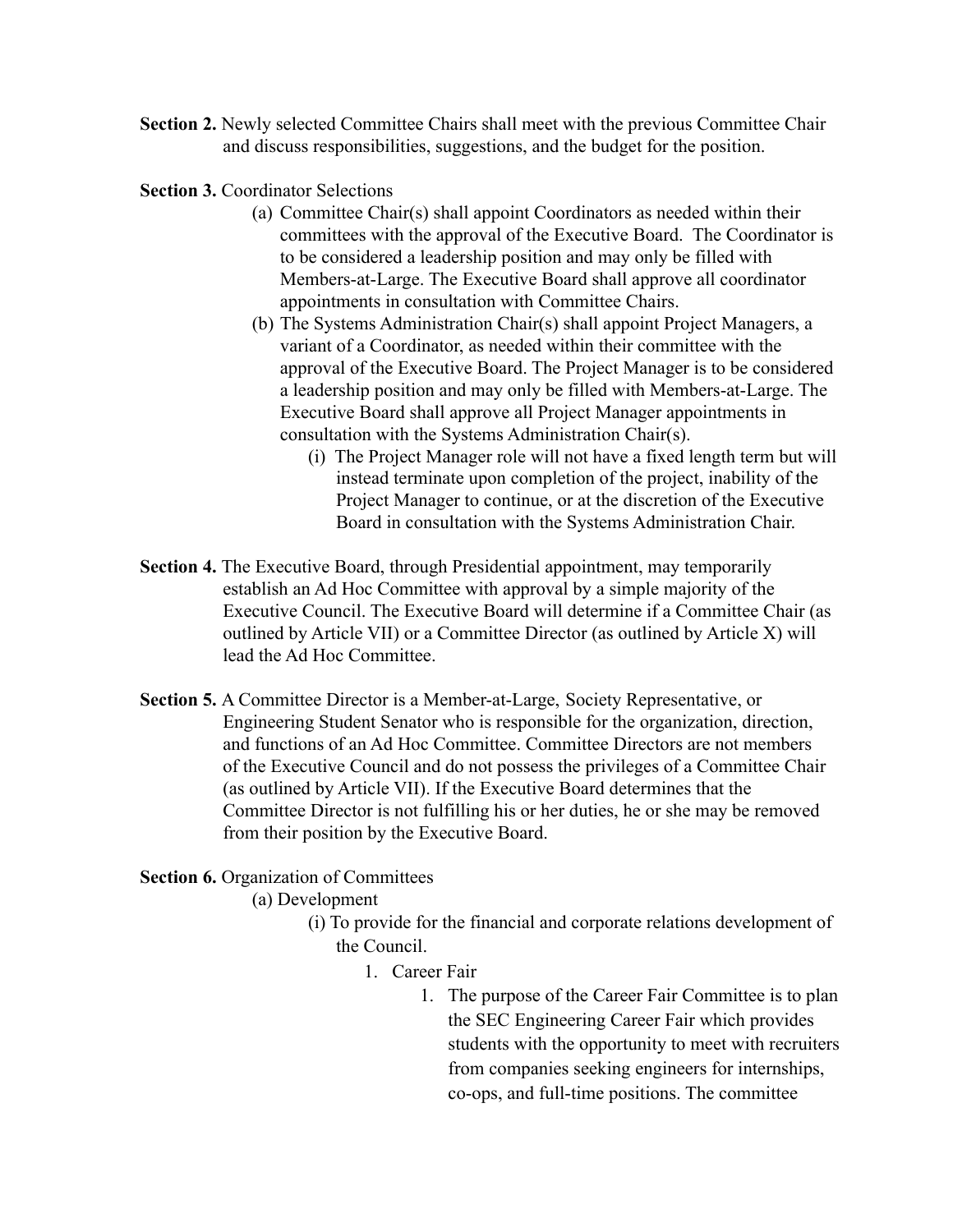organizes and plans the Career Fair in both the Spring and Fall semesters.

- 2. Corporate Relations
	- 1. The purpose of the Corporate Relations Committee is to promote long-term relationships between SEC, corporations, and alumni and coordinate corporate representatives for SEC events. The Corporate Relations Committee will attempt to ensure that corporate speakers represent a variety of fields pertinent to multiple majors.
- 3. Engineering Development
	- 1. The purpose of the Engineering Development Committee is to promote the professional advancement of engineering students in introductory engineering courses through activities such as department presentations and industry nights.
- 4. Finance
	- 1. The purpose of the Finance Committee is explained under Fiscal Policy (Article XII).
- 5. ProTrip
	- 1. The purpose of the ProTrip Committee is to provide a selected group of SEC members with the opportunity to experience professional engineering opportunities outside of College Station, Texas. The committee will plan at least one trip annually to a major U.S. city for company visits, cultural experiences, and other similar development opportunities, as available. Trip participants are chosen by the Executive Board and ProTrip Committee Chair(s) based on SEC involvement, motivation for applying, the ability to professionally represent SEC, and other relevant factors.
	- 2. Preliminary member reviews will be conducted prior to ProTrip. The Executive Board may remove previously selected participants from ProTrip prior to or during the trip, due to considerable inactivity in the Council or any behavior that misrepresents the Council. Affected members will have the opportunity to speak on their own behalf and appeal any decisions made by the Executive Board.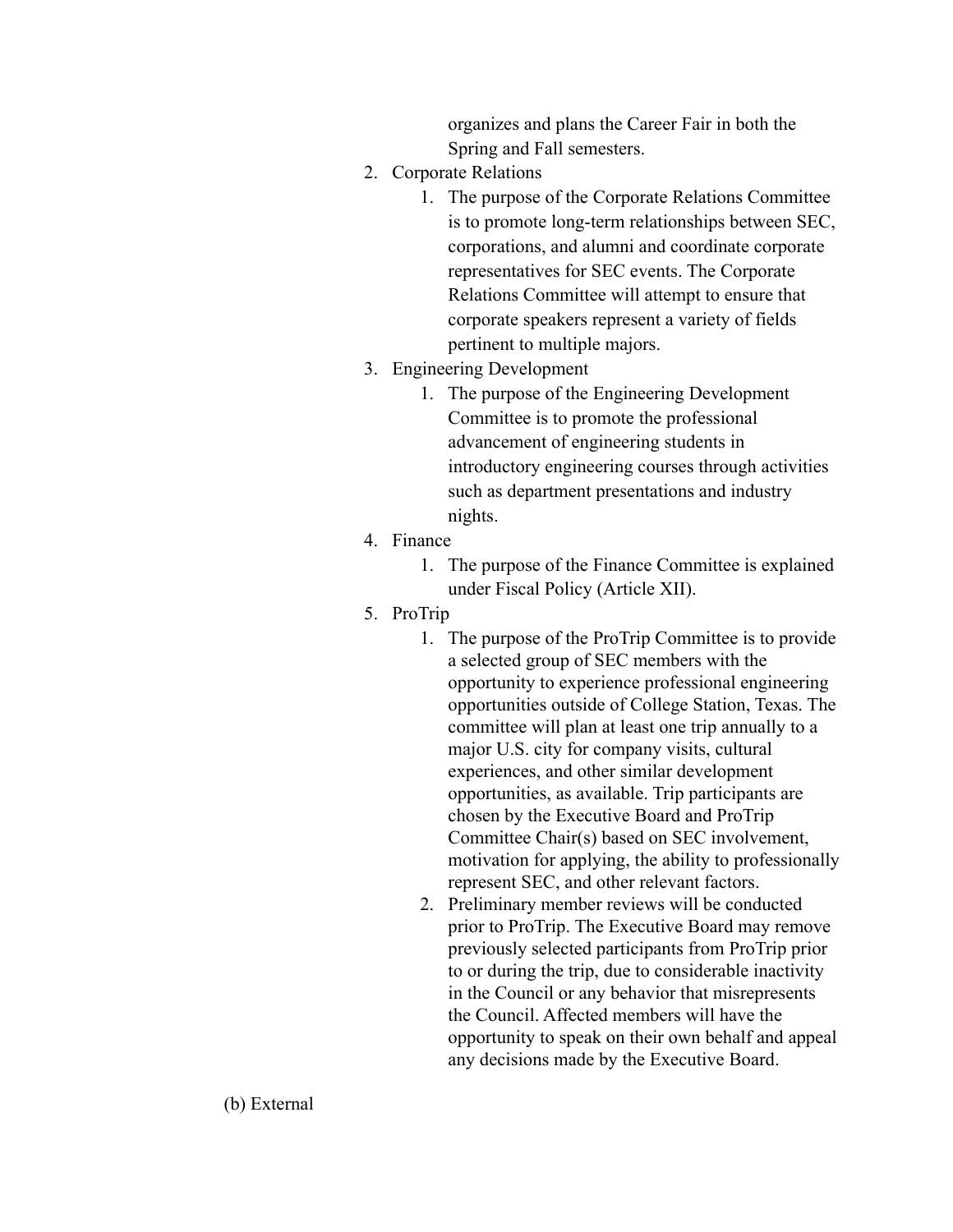- (i) To provide programs for the students of the College of Engineering and to promote engineering at Texas A&M University and throughout the community.
	- 1. Engineers' Week
		- 1. The purpose of the Engineers' Week Committee is to promote the engineering community. The Engineers' Week committee organizes and executes various celebratory and informative events in conjunction with other engineering societies. Engineers' Week is a nationally observed week of events that many universities and businesses take part in each year at the end of February.
	- 2. EnVision Conference
		- 1. The purpose of the EnVision Conference Committee is to promote Texas A&M Engineering by hosting an annual conference directed at elementary, middle, and high school students from around Texas. This conference is a chance for these prospective students to learn about the different A&M engineering programs and to see the campus.
	- 3. Special Events
		- 1. The purpose of the Special Events Committee is to host events including but not limited to a competition for students. Corporate representatives are invited to participate with the student teams to add an industry perspective and answer students' questions.
	- 4. Philanthropy
		- 1. The purpose of the Philanthropy Committee is to provide a link between members and the community through student or university initiated service projects. In addition, the chair(s) will maintain relations with SEC's philanthropy.
- (c) Internal
	- (i) To provide for the operations of the Council and foster leadership development within the Council and the College of Engineering.
		- 1. Internal Relations
			- 1. The purpose of the Internal Relations Committee is to ensure that each member of the SEC is developing meaningful and productive relationships inside the SEC and to coordinate social events for the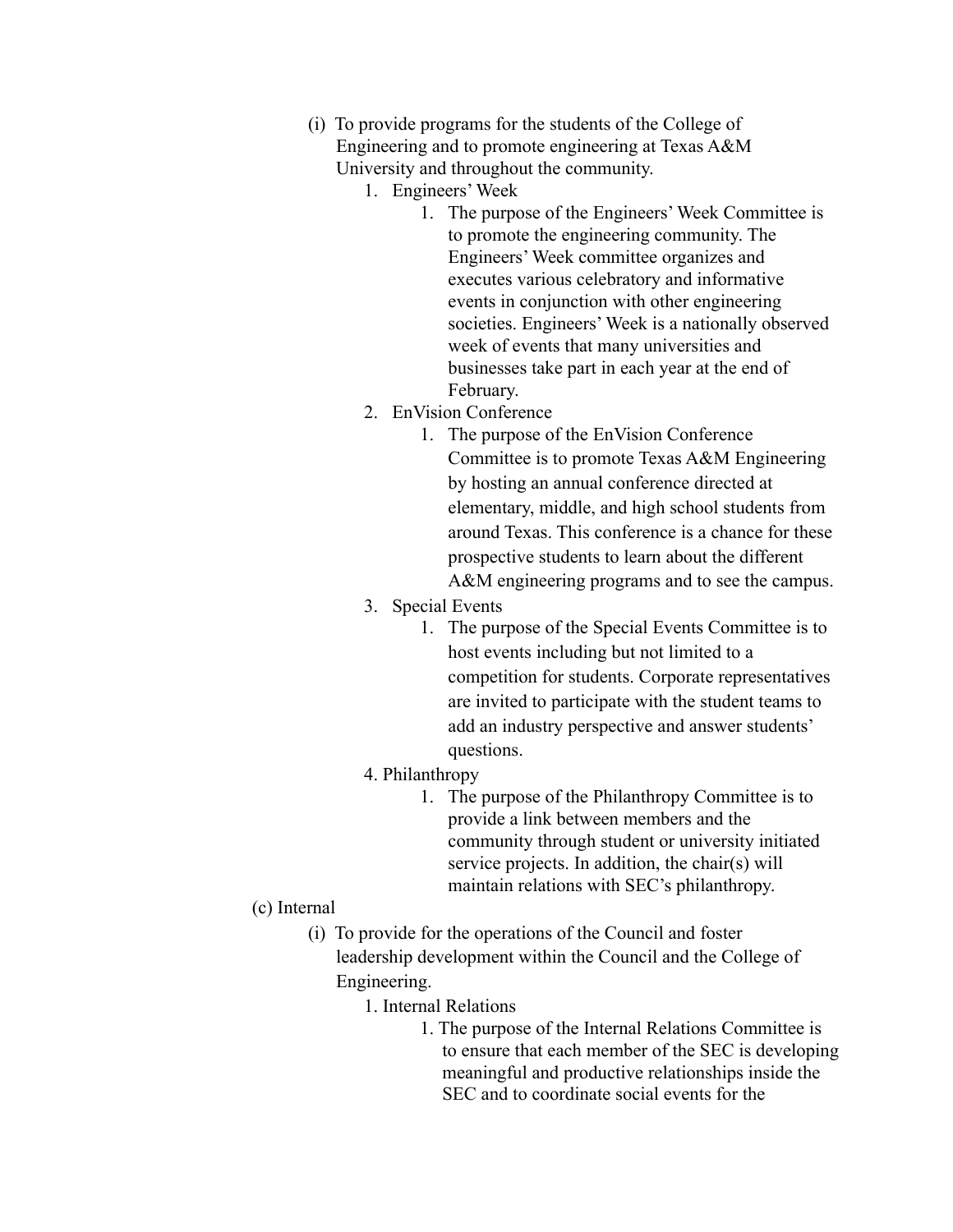organization. Additionally, the Internal Relations Committee organizes the annual Family Weekend Brunch, and the catering for corporate speaker meetings when provided.

- 2. Legislation
	- 1. The purpose of the Legislation Committee is to act as the primary SEC liaison for interactions among faculty, administration, students, and student government organizations. The Legislation Committee gathers feedback through student surveys and presents the survey results to Engineering Department Heads and Deans at least once annually. Survey results shall be shared with students and other leaders of the college as the Executive Board sees fit and within the regulations of the Texas A&M University System.
- 3. Marketing
	- 1. The purpose of the Marketing Committee is to promote the brand of SEC and its committees. The Marketing Committee is responsible for any outgoing publications in order to maintain the professionalism and uniformity of the Council's brand.
- 4. Membership
	- 1. The purpose of the Membership Committee is to ensure that each member of the SEC is gaining valuable experience by assigning at-large members to committees, keeping a record of at-large member's point progression, and managing the SEC recruitment process. Additionally, the Membership Chair organizes the SEC composite picture and end-of-year banquet.
- 5. Society and Graduate Relations
	- 1. The purpose of the Society and Graduate Relations Committee is to motivate and promote society and graduate involvement in order to fulfill SEC's vision of serving as the representative voice of the College of Engineering, as well as to aid in the development of the Engineering Student Organizations.
- 6. Systems Administration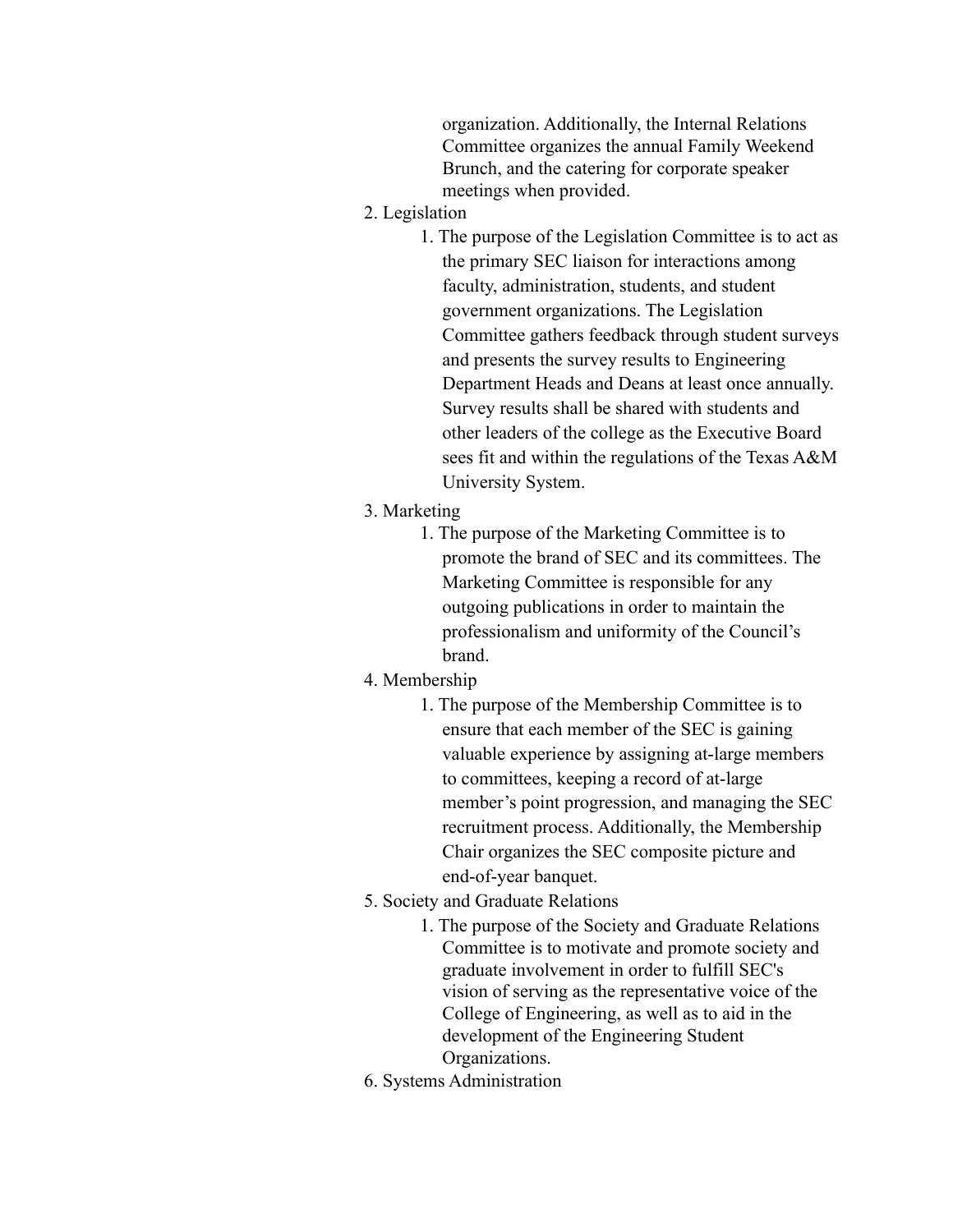1. The purpose of the Systems Administration Committee is to maintain all workstations and servers hosted or utilized by the SEC and to provide functional, resourceful, and up-to-date web applications. The committee will also serve as a liaison between the SEC, Texas A&M Information Technology staff, and the web hosting service providers being utilized to host SEC web applications.

#### **ARTICLE XI. MEETINGS**

- **Section 1.** General Council meetings are to be held every week during the semester unless otherwise specified by the Executive Board.
- **Section 2.** Regular meeting dates will be set by the Executive Board. Changes may be agreed upon from time to time as determined by the Executive Board. The Dean of Engineering or the President of the Council may call special meetings as needed.
- **Section 3.** If a member of the Council misses a total of three (3) or more regular meetings during the semester without an approved excuse, they may be removed from the Council at any time prior to the last day of the academic semester as decided by the Membership Board, and notification will be sent to the member or society (if the member is a Society Representative). The organization involved will be responsible for replacing the removed representative. The validity of an excuse is determined by the Membership Chair.
- **Section 4.** The maximum time that an issue may be debated shall be determined by the President of the Council. This rule may be waived by a simple majority vote of all members of the Council present.

#### **ARTICLE XII. FISCAL POLICY**

- **Section 1.** The Finance Committee will be comprised of the Chief Financial Officer and other positions as designated by the Fiscal Board.
- **Section 2.** Responsibilities of the Chief Financial Officer
	- (a) To oversee the Finance Committee and all SEC financial accounts
	- (b) To organize the overall SEC budget based on previous year expenditures and aiding in budgetary appropriations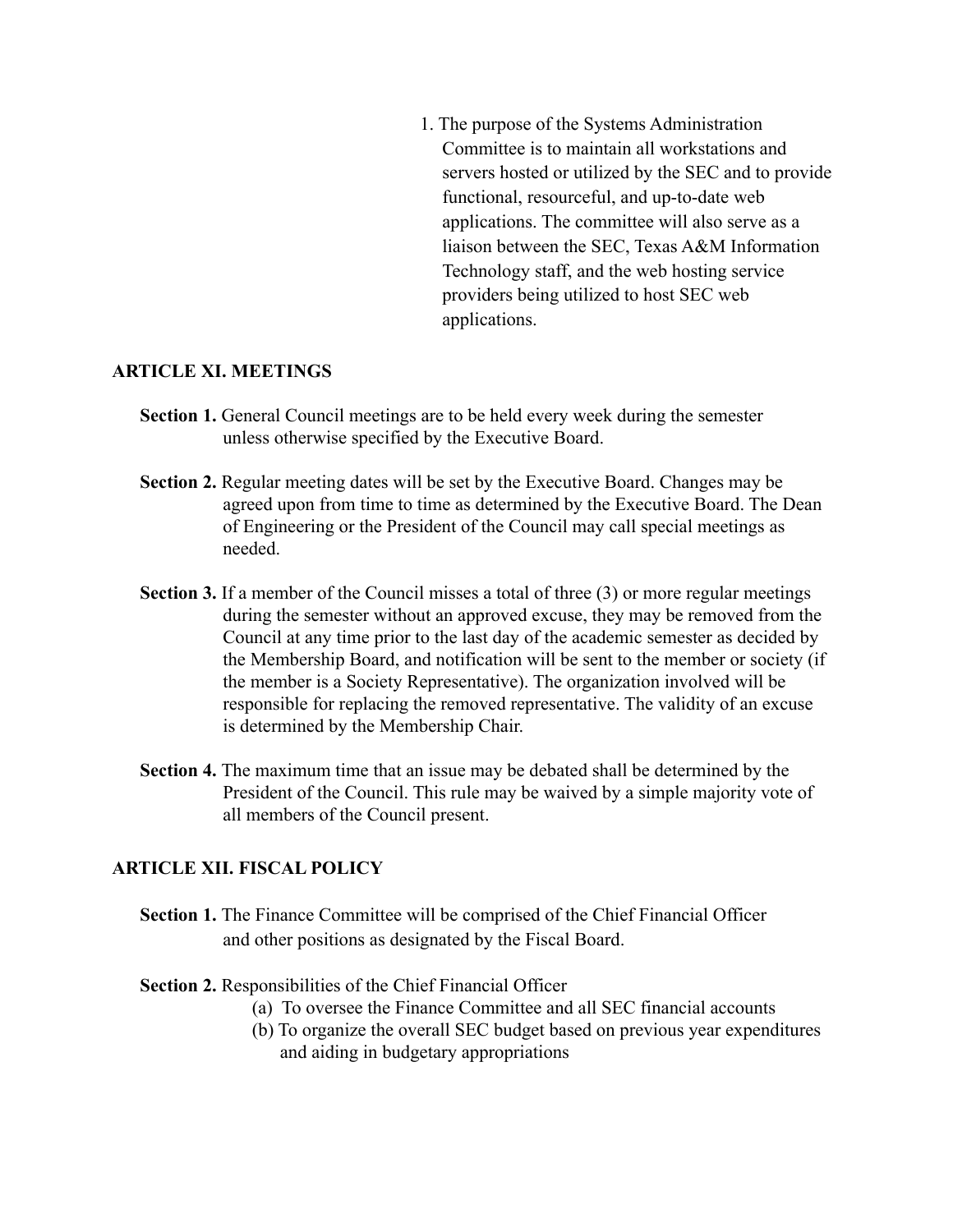- (c) To submit an initial budget estimate for the forthcoming year and a budget summary of the ending year at the last Fiscal Board meeting of the spring semester
- (d) To assist the Vice President Development with tax issues for the Council
- (e) To oversee all sales for the Council
- (f) To provide documentation to the appropriate body in the case of an audit
- **Section 3.** Each committee's proposed budget shall be submitted by the incoming Committee Chairs, through their Fiscal Board representative, by a date specified by the Executive Board. The Fiscal Board shall then allocate all budgetary appropriations and issue appropriate financial guidelines.
- **Section 4.** The Fiscal Board shall be comprised of the Executive Board and the Chief Financial Officer. The voting members of the Fiscal Board shall consist of the Chief Financial Officer and the voting members of the Executive Board. The Executive Secretary's participation in Fiscal Board meetings is at the discretion of the voting members of the Fiscal Board.
- **Section 5.** Responsibilities of the Fiscal Board
	- (a) To review all budgets
	- (b) To appropriate funds
	- (c) To vote on budgetary amendments and appropriations
- **Section 6.** Budgetary amendments (e.g., requests for additional funding) shall be submitted to the Fiscal Board for approval.
- **Section 7.** Approval of budgetary amendments by the Fiscal Board requires a majority vote. A Fiscal Board member cannot vote on his/her own budget, and a majority is still required from the remaining members.
- **Section 8.** Fiscal Board meetings are scheduled by the Vice President Development as needed.
- **Section 9.** The Fiscal Board shall administer the SEC Operations Endowment. This includes budgeting for and making a yearly contribution to the fund based on the End of Fiscal Year Report.

# **ARTICLE XIII. FINANCIAL TRANSACTIONS**

**Section 1.** All monies belonging to this organization shall be deposited and distributed through a bank account established for this organization at the Student Organization Finance Center (SOFC), the Texas A&M Foundation, and the TAMU Fiscal Office. All funds must be deposited within twenty-four (24) hours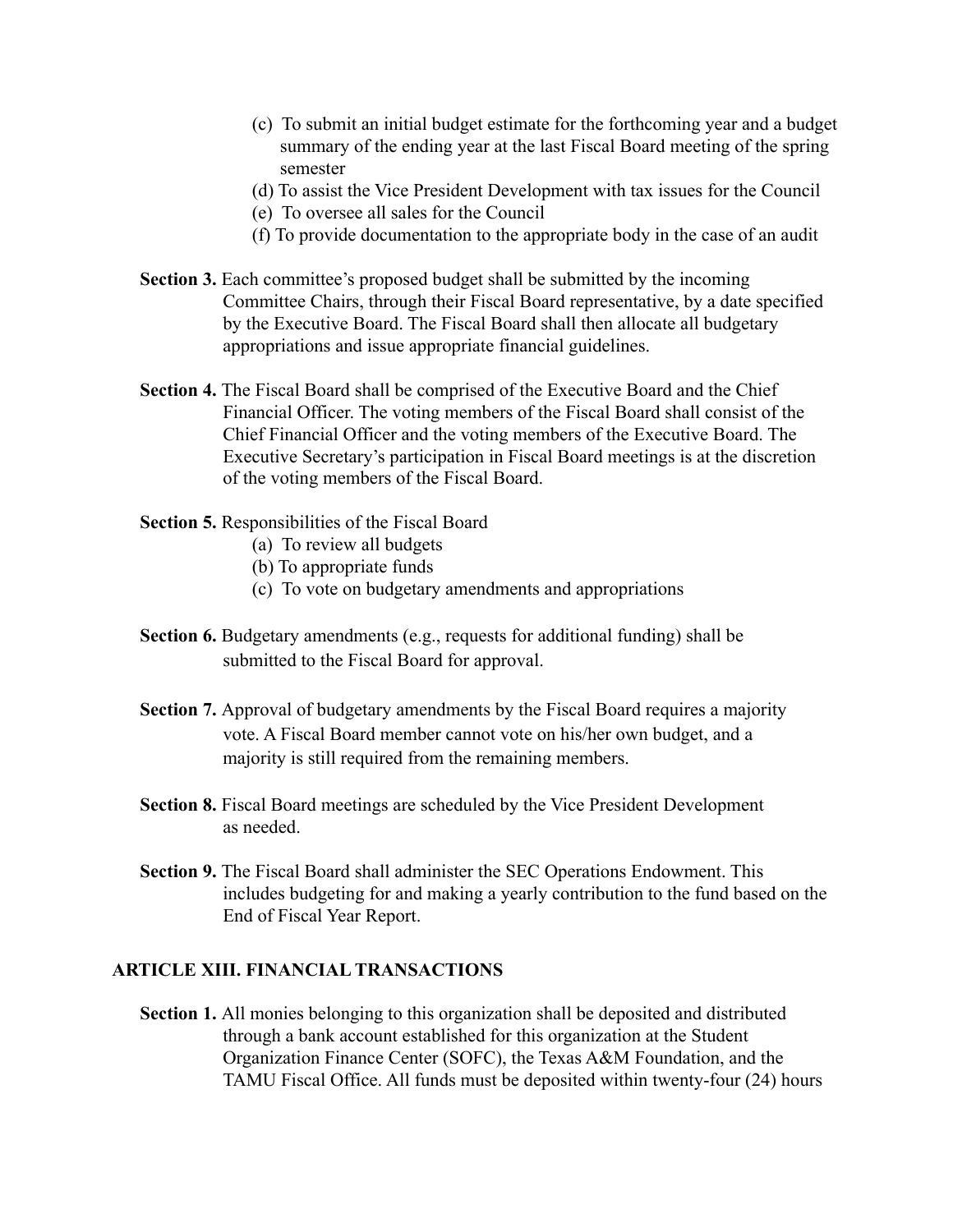after collection. The advisor to this organization must approve each expenditure before payment.

# **ARTICLE XIV. ALCOHOL AND ILLEGAL DRUG POLICY**

- **Section 1.** SEC members are to abide by the Alcohol Policy established by Appendix VIII, Section II, of the University Student Rules for Student Organizations and all other policies outlined by the Texas A&M University System.
- **Section 2.** SEC is not to be affiliated with alcohol or illegal drugs in any way whatsoever.
- **Section 3.** Alcohol and illegal drug affiliation includes, (but is not limited to)
	- (a) To promote, advertise, or distribute alcohol or illegal drugs at any SEC-related event or through any official communication with any Council-related labels or media
	- (b) To provide alcohol at any SEC-related event
	- (c) To wear SEC-affiliated apparel including, but not limited to, shirts (e.g. polos, t-shirts, etc.) and name tags, while consuming alcohol or illegal drugs
- **Section 4.** SEC-related events include SEC-sponsored events and personal events discussed or promoted at SEC events or meetings, on the SEC listserv/email/website, or in the SEC office.
- **Section 5.** Violation of the Alcohol and Illegal Drug Policy, as determined by the Executive Board, could result in the following:
	- (a) Immediate loss of SEC membership
	- (b) Report to University and local police
	- (c) On all SEC-sponsored trips, SEC will send the member home at the member's own expense. SEC is not responsible for a member's actions that violate this policy.

# **ARTICLE XV. MEMBER DUES**

- **Section 1.** SEC Member-at-Large dues are to be \$10.00 per academic year, regardless of the collection date.
- **Section 2.** Member dues for returning SEC members and members accepted in the Fall are to be collected at the first Fall General Council Meeting after new members have been selected.
- **Section 3.** Member dues are to be collected for returning members who were inactive in the Fall and new members accepted in the Spring at the first Spring General Council Meeting after new members have been selected.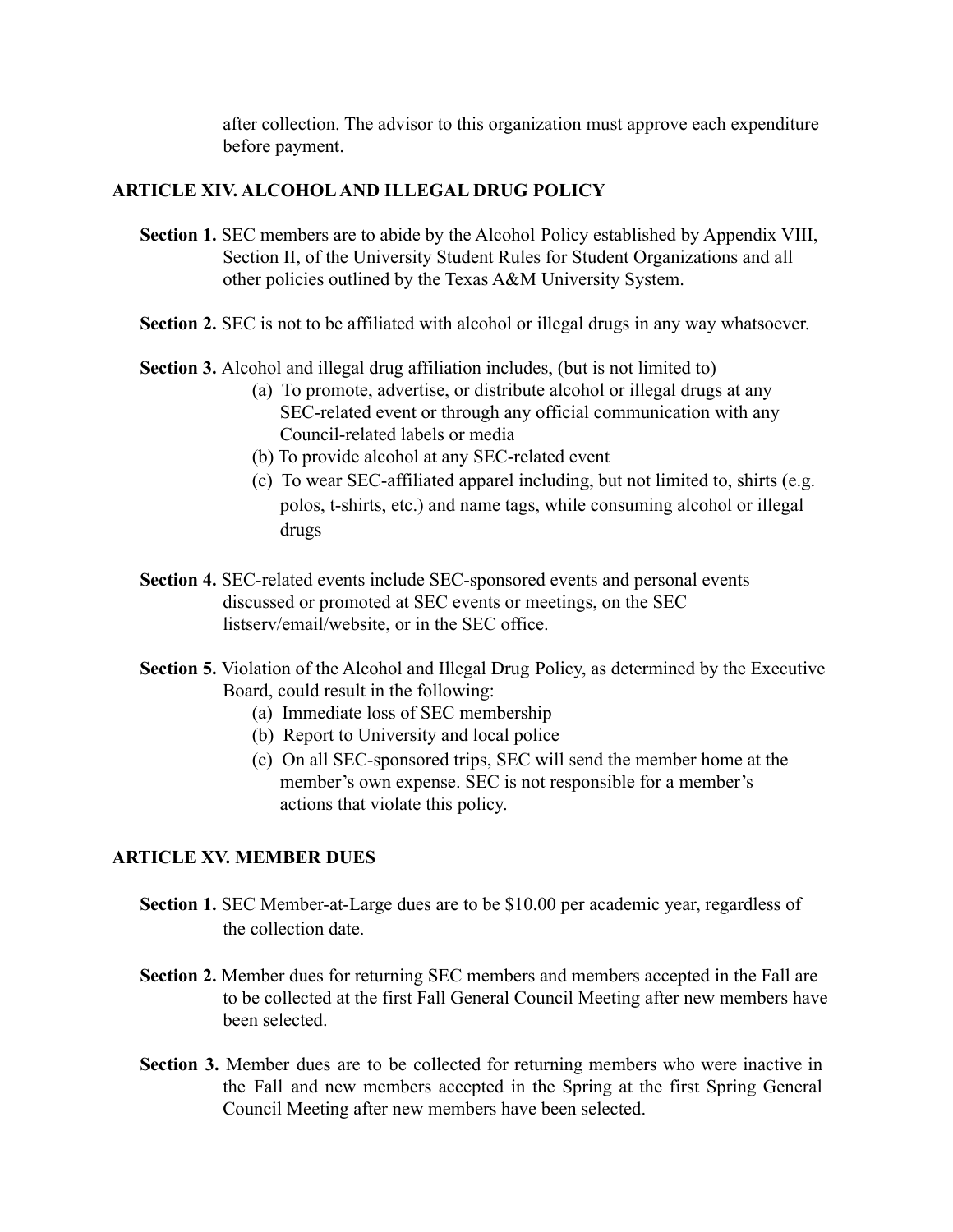- **Section 4.** The CFO or the CFO's designee (as approved by the Fiscal Board) will set up a Texas A&M Marketplace item to collect dues electronically.
- **Section 5.** Member dues may not be increased, decreased, or otherwise changed without a Bylaws amendment.

### **ARTICLE XVI. AMENDING THE BYLAWS**

- **Section 1.** All amendments to the Bylaws shall be conducted on a one-vote-per-member basis with a two-thirds majority necessary to pass all changes.
- **Section 2.** The Executive Board will call for proposals regarding Bylaws and Articles of Association amendments from the voting body of the Council at a meeting of the Executive Board's choosing
	- (a) The meeting to resolve proposals shall be no sooner than two weeks and no later than six weeks after the call for proposals
	- (b) All proposals must be submitted in full to the Executive Board by a date specified by the Executive Board at the time of the call for proposals which may not be earlier than the close of the preceding business week
	- (c) A proposal, or portions thereof, may not be entertained by the General Council under the following circumstances
		- (i) The Executive Board unanimously opposes the proposal or portions thereof, and
		- (ii) A supermajority of the Executive Council opposes the proposal or portions thereof, and
		- (iii)The organization's advisor opposes the proposal or portions thereof
	- (d) In the event that the advisor dismisses an amendment previously passed by the General Council, the advisor may present the reason for the dismissal to the General Council
		- (i) In writing, or
		- (ii) At the next meeting of the General Council
- **Section 3.** The Bylaws and Articles of Association together act as the SEC Constitution with respect to the Department of Student Activities. The SEC Constitution is reviewed annually and subject to the approval of the Department of Student **Activities** 
	- (a) Upon changes of Student Activities rules and procedures, the Bylaws may be amended temporarily by a majority vote of the Executive Board in order to maintain University recognized student organization status.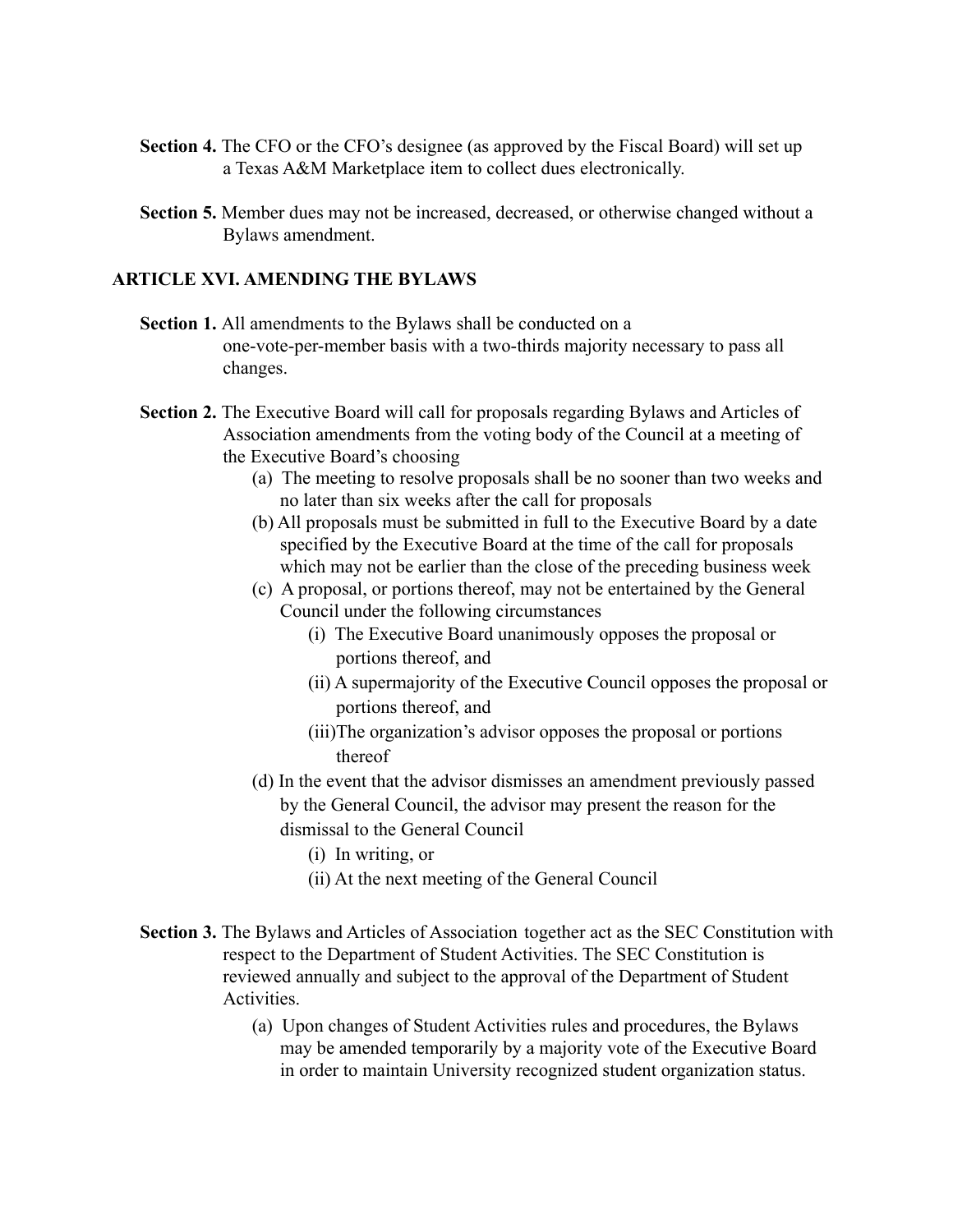The General Council must approve the temporary amendments the following semester at the Bylaws meeting.